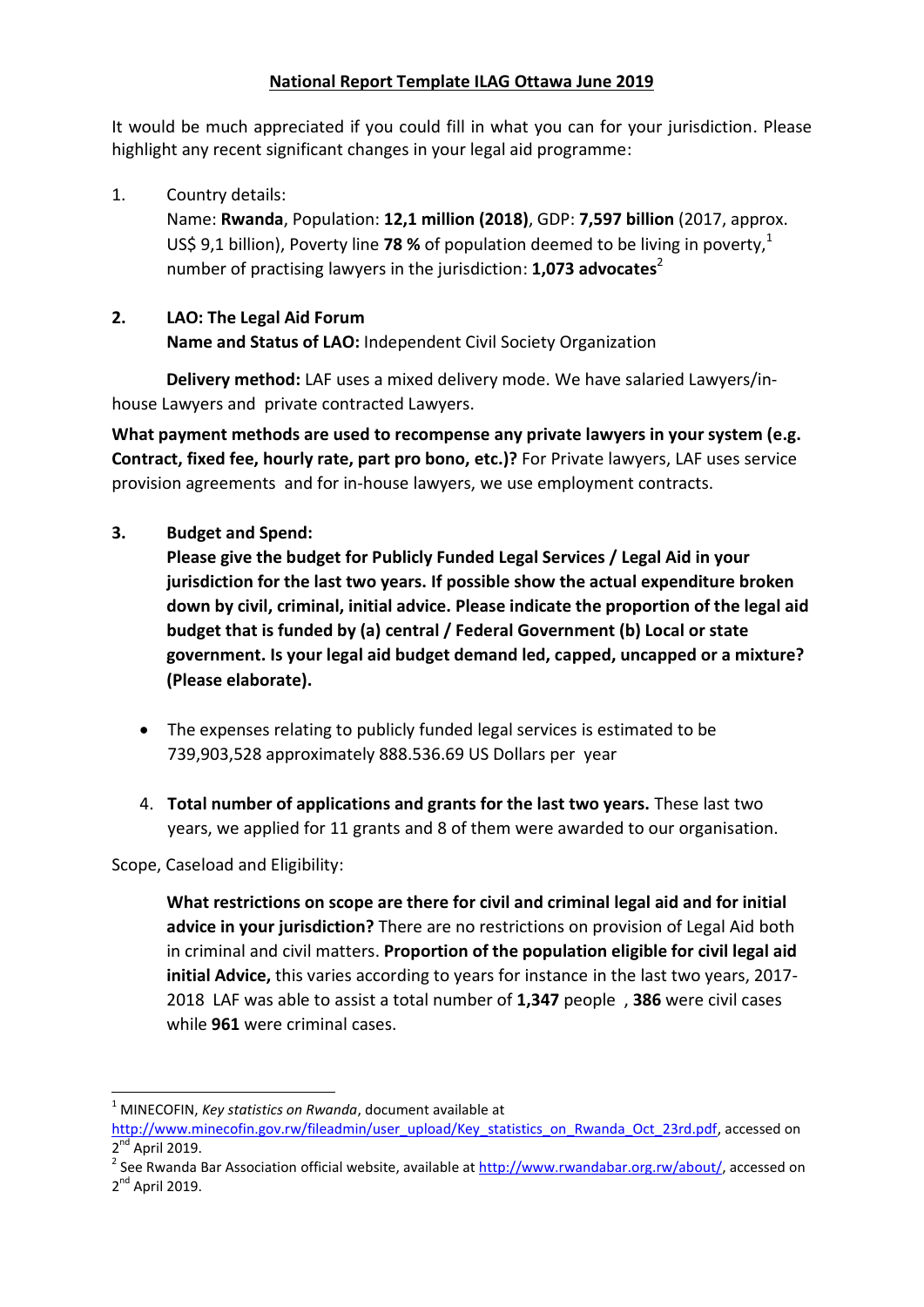- For cases accomplished by state a total of **3,474** individuals were assisted. They composed of **1,639 minors** and **1,835 indigents**. The majority of them were assisted before courts while others were before the National Prosecution Authority and the Rwanda investigation bureau
- In addition to the above, the Ministry of Justice in partnership with other players in the Justice sector like the Legal Aid Forum organises an annual legal Aid week every year where people are sensitized on their rights. This strategy is also used to provide legal advice, legal representation before courts of Law. In the past two years 2017- 2018 a total number of **127** were represented before court while **6857** benefited from general legal assistance such as advice, referral, mediation, drafting court submission,

#### **5. Eligibility limits for criminal legal aid.**

- We base on Rwanda social categorisation of citizens **'Ubudehe'** which is a Government of Rwanda poverty reduction initiative which provides communities with the skills and support necessary to engage in problem solving and decision making for their development. In our service delivery we focus mainly on category 1 and category 2 as those in this category are considered to be the most vulnerable.
	- **6. Are means tested contributions part of your (a) civil (b) criminal (c) initial advice eligibility requirements?**

Rwanda is in the process of developing a comprehensive means test. As of today we are only relying on the social categorization 'Ubudehe' system, however our national Legal Aid policy recommended a means test in determining delivery of legal Aid services. A legal aid law and a Ministerial order related to legal aid guide laying out principles, guidelines, conditions, rights, obligations and penalties has been drafted waiting for adoption by the public competent authorities.

# 7. **In your jurisdiction, are legal aided litigants who lose their case liable to pay the other side's legal expenses/ costs?**

Yes if the lawyers requested for it and the judges agree to it. If the costs were requested for by the lawyer and the litigant, it is the discretion of the judge to order the pay back of legal expenses.

But the legal aided litigants with the certificate of indigence are exonerated from paying court fees when they lose the case.

#### 8. **Quality Assurance**:

System used: Some feedback surveys are conducted. The main objective of the feedback surveys is to get feedback on the legal aid services and level of satisfaction of the beneficiaries. Sometimes the surveys are conducted through ICT and reports are generated through that technology.

Complaints from our beneficiaries directly to the Executive director. We have a toll free line 1022 used by legal aid seekers and can also be used for lodging complaints.

Complaints can also be from LAO partners and members.

Complaints to the Bar Association: Yes per the rules governing Rwanda Bar Association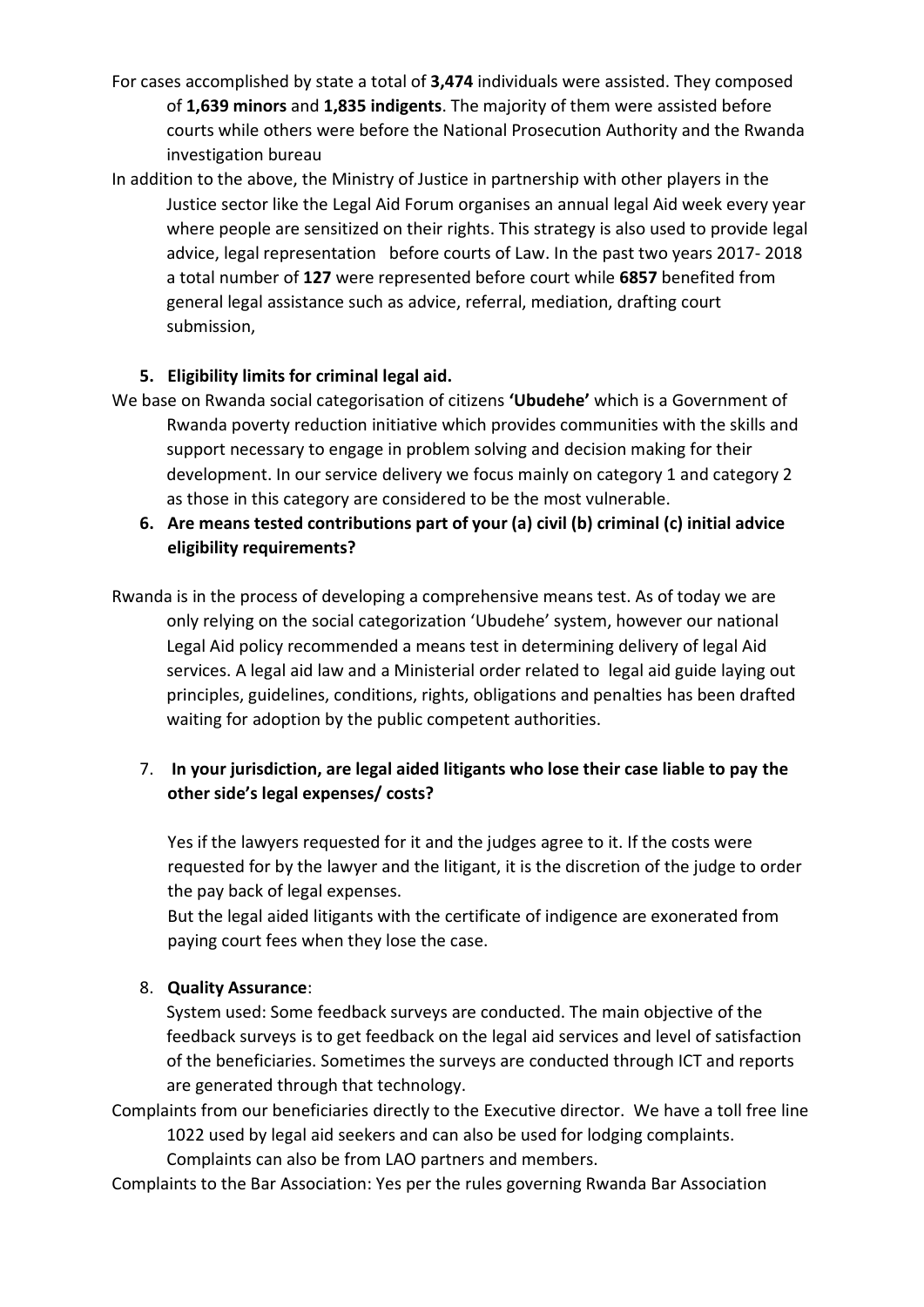## CLE: Continuous legal Education mandatory for all lawyers to renew their licenses to practice.

Legal Aid providers this year have developed the Legal Aid Performance Standards to guide them while providing legal aid services in civil and criminal matters. The introduction of the Legal Aid performance standards (LAPS) will ensure greater consistency in the delivery of legal aid services and will ensure that people receive similar services. It will also help us as legal aid providers to track and monitor services provided to our beneficiaries.

A form has been developed to collect clients' views about the services received and measure their satisfaction in order to improve our services and ensure their quality.

Law Society, Client Satisfaction questionnaires / interviews, CLE, Mentoring, Peer Review, Supervisor audit, Observation or video/audio tape etc?

# **9. What requirements are there ( if any ) for lawyers and others who wish to provide legal aid, other than membership of the Bar / professional association e.g. registration, experience, special exams, interviews, upper or lower limits on number of cases undertaken annually etc ?**

Registration with the Rwanda Bar Association is mandatory for one to be a Legal Aid Lawyer. Not only this, there are interviews, internships, written exams, conducted for Lawyers who wish to provide such services.

## **10. Public Legal Education:**

**Initiatives in last two years to increase public awareness of the availability of PFLS/ legal aid in your jurisdiction and how to access it. (Include any particular approach for those in remote areas or those with special legal needs).** 

- In an effort to raise awareness on legal Aid and how to access it, the ministry of Justice, Ministry of Local Government together with the Legal Aid Forum, the Rwanda bar Association came up with an outreach programme they called "Legal Aid Week" whose sole purpose is to educate people to know their rights and actively pursue them. This event is on an annual basis and from 2017-2018 a total of **124** people benefited from legal representation before courts of law while a total of **6,857** benefited from general legal assistance such as mediation, drafting summons, advice to mention a few.
- Radio programs: (talk shows) have always been organized on different access to justice and legal aid topics (some jointly with members). Looking at the reach of the radio stations we been using, millions of Rwandans have been able to follow us and lots of them have come to seek assistance based on the information received through these talk shows.
- Governance month: An initiative of the Rwanda Governance Board in collaboration with Ministry of Local Government, to provide an enabling environment to good governance in local governments: Citizens are able to demand accountability from their leaders but above all, these public engagements make them aware of their constitutional rights and obligations.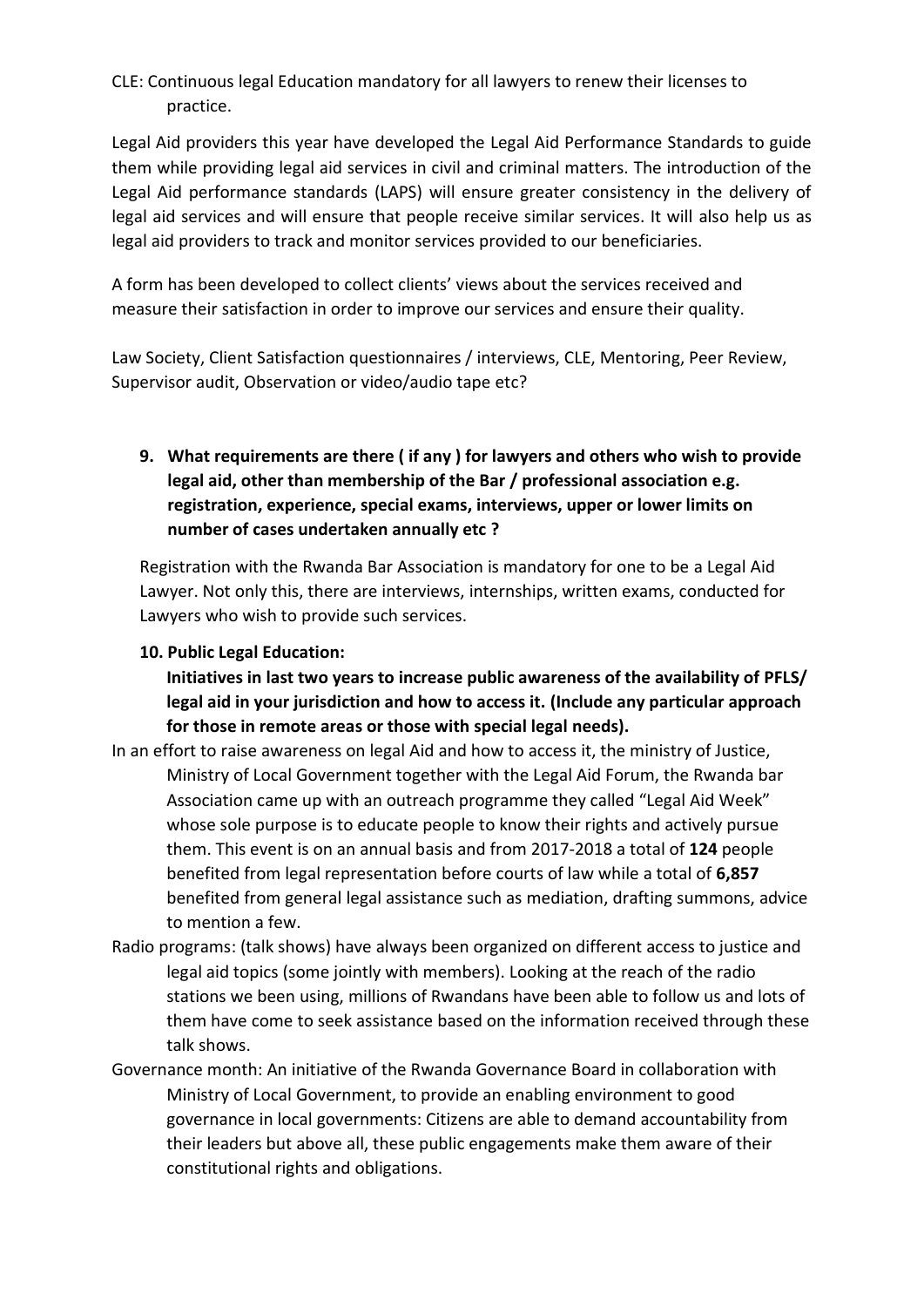Justice week: Where activities that aim to raise public awareness on the Justice Sector and services delivered by Sector Institutions are organized by Partners and Civil Society Organizations.

# **11. IT packages introduced to enhance access for the public. In order to increase public awareness on legal aid services**

Starting from March 2018 up to February 2021, The Legal Aid Forum is implementing a project titled '*Using ICT to Provide Legal Services to the Rwandan Population - 854'*. With the project, the wide use of mobile technology in Rwanda is allowing LAF to provide legal information and advice to vulnerable populations in Rwanda free of charge. Legal aid information on 845 service is designed to provide various types of information including general procedural information about key laws in force in Rwanda, how to access courts, how to have judgments enforced, or how to file documents with the courts and aid on particular issues that callers may face.

Initially, 55 messages were developed under five (5) thematic groups namely: 1) GBV & CR LAM: Gender Based Violence and Child rights legal aid messages, 2) S&F LAM: matrimonial regimes, succession, donations and family law legal aid messages, 3) L&E LAM: Land and expropriation legal aid messages, 4) LP LAM: Legal procedures messages, 5) CC & A LAM: Competence of courts and Abunzi legal aid messages and recently additional 12 messages related to labour justice (employment) have been added to the ICT platform. All messages are available in both IVR<sup>3</sup> and USSD<sup>4</sup> forms and the project has a call centre attached to it where by call centre lawyers provide legal aid to those requested for by calling them back and there is possibility of deploying a lawyer to callers in needs who used 845 platform.

With almost seven months of its operation<sup>5</sup>, data from the project are enormous. By April 2019,  $15^{th}$ , LAF has registered through 845 platform: 347,610 callers on IVR, 156,106 callers on USSD, 107,809 requests to talk to LAF lawyer at the call centre and 10,908 people have been called back and provide with legal aid including legal representation/assistance by this project so far.

**13 Has there been a country wide Needs Assessment study in your jurisdiction in recent years, looking at the distribution of justiciable problems and how the public respond to them?**

In 2017, The Legal Aid Forum has published a report conducted under the project name: *"Citizen Monitoring of the Justice Sector in Rwanda: Making justice institutions more responsive to the concerns of citizens"*. This was an innovation aimed at collecting citizen feedback in relation to their satisfaction with the delivery of justice services.

The survey findings affirm the progress realized towards promoting access to quality justice for all in Rwanda. For example, the data showed that 79% of respondents

<sup>1</sup> 3 **IVR**: Interactive Voice Response

<sup>4</sup> **USSD**: Unstructured Supplementary Service Data

<sup>&</sup>lt;sup>5</sup> The IVR system of the legal aid messages started on 17 September 2018.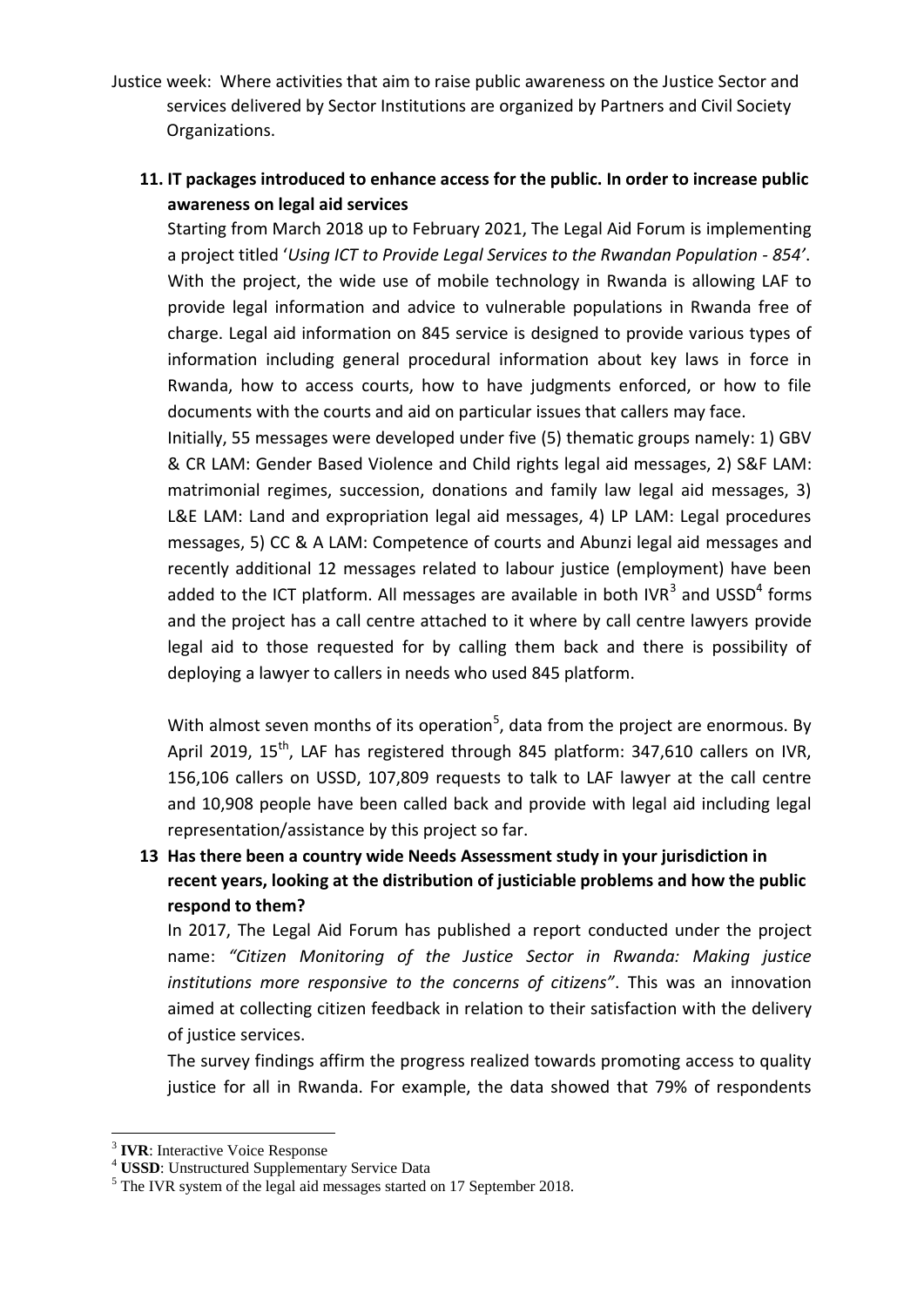who requested services from Legal Aid Providers (both state and non-state) were able to receive them. The survey also showed that 84.9% of respondents were satisfied with the ability of Abunzi<sup>6</sup> to settle disputes, which concurred with previous studies conducted on the performance of Abunzi.

At the same time, the findings point to a number of areas in need of improvement. For example, respondents waited 454 days on average for a case to be resolved. Specifically, the findings indicate that respondents had to wait for an average of 8 months for a judgment to be enforced by a professional or non-professional bailiff. This is contrary to the common adage that justice delayed is justice denied.

The survey also found that only 38.5% of the respondents who had a case in front of Abunzi were satisfied with the Abunzi decision. Reasons of dissatisfaction included bias, misunderstanding of the facts of the case, and incompetence in terms of legal knowledge and mediation skills. And disturbingly, the survey revealed that fewer than 4% of respondents rate their understanding of the law and their rights as being "High", hence negatively impacting their ability to assert their rights.

The survey concludes with actionable recommendations to both policy makers and actors in the justice sector. One of the recommendations was to find a way in which to provide individuals with access to legal information and advice without requiring them to travel long distances as requiring respondents to travel hours to and from a legal aid service provider will require them to forego earning income on the day of travel, while simultaneously requiring them to spend money related to the trip, most likely on transportation or food and drinks. This recommendation has resulted into formulation of the Project entitled: "Using ICT to provide legal aid to Rwandan Population" that LAF is implementing now.

The Citizen report card published by the Rwanda Governance Board (RGB) in 2018, indicates that in the Justice Service delivery, citizens' satisfaction is 76.44% while their dissatisfaction was 13.04%. On the other hand, the 2018 Rwanda Governance Scorecard showcased: Performance of the Judiciary was 78.48%, Access to Justice 77.00% and Use of ICT in Judiciary 91.40% among other indicators.

# **14. Alternative Sources of legal services: What are the other principal sources of legal help for disadvantaged citizens in your jurisdiction, and how many clients do they assist annually (e.g. legal expenses insurance, trade unions, claims companies, community law clinics, university law clinics etc.**

There are currently seven (7) main categories of legal aid providers in Rwanda comprising of both State and Non-State Actors (NSA). There are a total of 74 identified legal aid providers including 2 by the Ministry of Justice through MAJ and Abunzis, 30 NGOs, 4 Universities and 40 private practitioners.

1

<sup>&</sup>lt;sup>6</sup> Abunzi Committee is an organ responsible for conciliating parties involved in disputes under its jurisdiction. They are basis at cell and sector level and they are vested with some jurisdiction in civil matter before seizing the court.